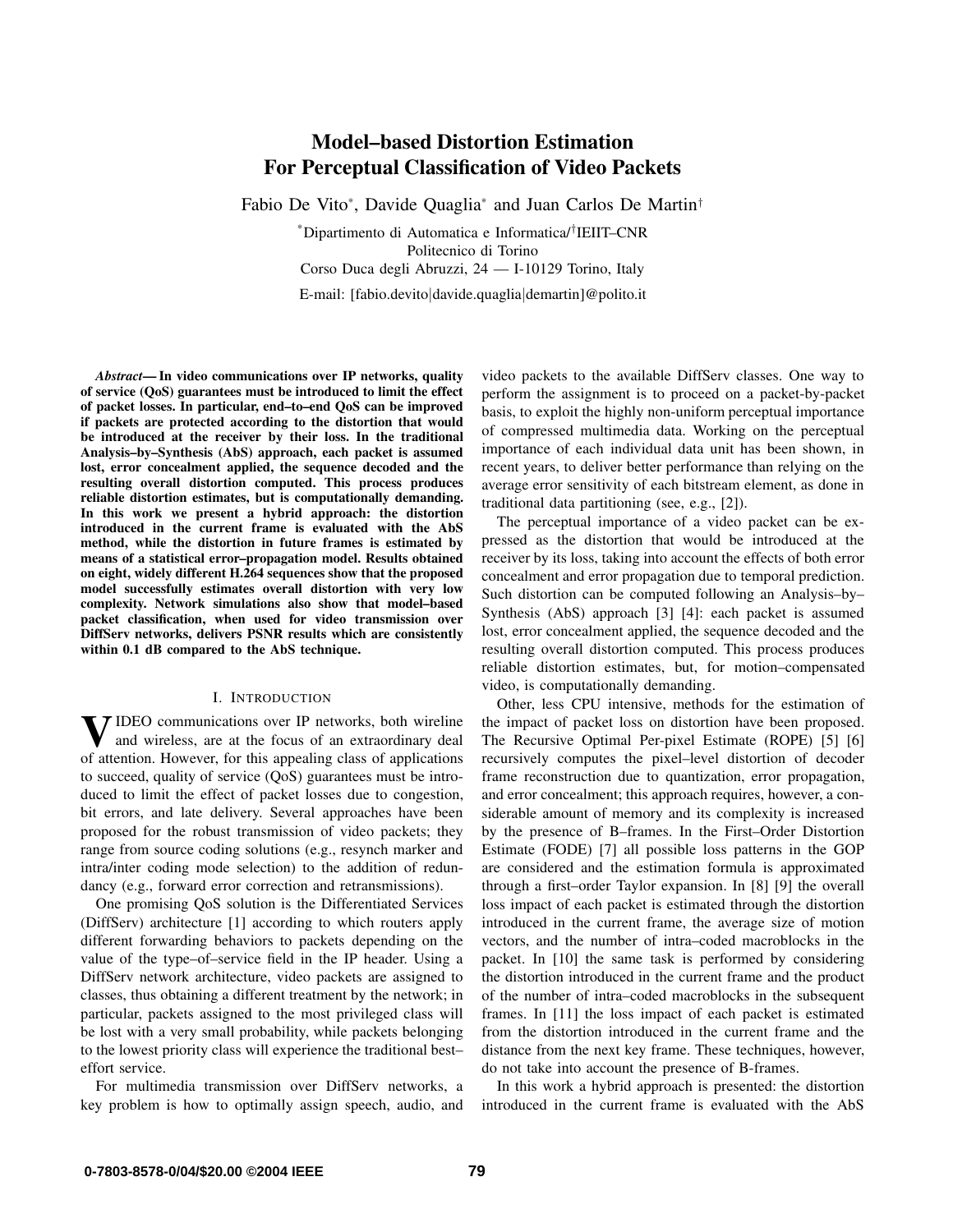method, while the distortion in future frames is estimated by means of an *error propagation model*. The relationship —as observed in a test video database— between the distortion introduced in the current frame and the distortion introduced in future frames is first analyzed. Then, a statistical model that predicts distortion propagation based on current–frame distortion is presented. This model can be applied to GOP structures derived from the periodic repetition of I-, P-, and B–frames even with sub–pixel motion compensation and in– loop decoding filtering. Results obtained on several, widely different, H.264 test sequences show that the proposed model successfully estimates overall distortion. Network simulations also show that model–based packet classification, when used for video transmission over DiffServ networks, delivers PSNR results which are consistently within 0.1 dB compared to the full AbS technique.

The paper is organized as follows. In Section II, the error propagation problem in video transmission is analyzed and the exact calculation of the overall distortion is described. In Section III, a statistical model for a low complexity estimation of error propagation is derived from experimental data. Simulation results in the context of video transmission over DiffServ networks are reported in Section IV. Finally, conclusions are drawn in Section V.

#### II. PERCEPTUAL IMPORTANCE OF VIDEO PACKETS

In a video bitstream not all bits are perceptually equally important. The distortion can be partially reduced by *error concealment* which exploits the residual correlation present in the compressed stream to reliably estimate the lost pixels. Errors introduced in the current frame may propagate to other frames because of temporal prediction [12]; error propagation is delimited by the presence of I–frames (provided that they are not in turn corrupted) and, therefore, we assume it affects only the current group of pictures (GOP). A well–known method to evaluate the perceptual importance of a video packet is to consider the overall distortion introduced in the decoded video in the case of its loss with respect to the uncorrupted version of the stream.

At the encoder side the set of lost macroblocks is not known; therefore, the impact on the overall distortion caused by the loss of a given macroblock should be computed as the weighted sum of the distortion values corresponding to the all loss patterns containing that macroblock. The distortion introduced by each loss pattern can be exactly computed during compression by simulating the concealment process and decoding the whole GOP. Let  $N$  be the number of macroblocks per GOP. Assuming that each macroblock may be lost independently of the others,  $2^N$  different loss patterns should be considered. The exact calculation of the expected value of distortion for each macroblock is therefore a prohibitive task even for a modern CPU.

The Analysis–by–Synthesis (AbS) method [2] approximates the exhaustive approach by considering single (isolated) packet

#### TABLE I

AVERAGE AND STANDARD DEVIATION OF  $r = d_c/d_t$  COMPARED WITH THE MODEL– ESTIMATED VALUE AS A FUNCTION OF FRAME TYPE AND GOP POSITION  $(k)$  for all tested sequences.

| Sequence   | Frame          |                  | $\overline{r}$ |          | model:    |
|------------|----------------|------------------|----------------|----------|-----------|
|            | type           | $\boldsymbol{k}$ | $\mu$          | $\sigma$ | $1/(k+1)$ |
| akiyo      | Ī              | $\overline{11}$  | 0.085          | 0.032    | 0.083     |
|            | P <sub>1</sub> | 8                | 0.112          | 0.045    | 0.111     |
|            | P <sub>2</sub> | 5                | 0.172          | 0.077    | 0.166     |
|            | P <sub>3</sub> | $\overline{2}$   | 0.380          | 0.167    | 0.333     |
| coastguard | I              | 11               | 0.109          | 0.071    | 0.083     |
|            | P <sub>1</sub> | 8                | 0.133          | 0.071    | 0.111     |
|            | P <sub>2</sub> | 5                | 0.180          | 0.071    | 0.166     |
|            | P <sub>3</sub> | $\overline{2}$   | 0.349          | 0.130    | 0.333     |
| foreman    | Ī              | $\overline{11}$  | 0.140          | 0.100    | 0.083     |
|            | P1             | 8                | 0.162          | 0.084    | 0.111     |
|            | P <sub>2</sub> | 5                | 0.219          | 0.084    | 0.166     |
|            | P <sub>3</sub> | $\overline{c}$   | 0.406          | 0.134    | 0.333     |
| mobile     | T              | $\overline{11}$  | 0.084          | 0.032    | 0.083     |
|            | P1             | 8                | 0.118          | 0.045    | 0.111     |
|            | P <sub>2</sub> | 5                | 0.164          | 0.032    | 0.166     |
|            | P <sub>3</sub> | $\overline{2}$   | 0.333          | 0.118    | 0.333     |
| mother     | Ī              | $\overline{11}$  | 0.085          | 0.045    | 0.083     |
| daughter   | P1             | 8                | 0.110          | 0.055    | 0.111     |
|            | P <sub>2</sub> | 5                | 0.169          | 0.071    | 0.166     |
|            | P <sub>3</sub> | $\overline{2}$   | 0.360          | 0.148    | 0.333     |
| silent     | Ī              | 11               | 0.098          | 0.071    | 0.083     |
|            | P <sub>1</sub> | 8                | 0.121          | 0.071    | 0.111     |
|            | P <sub>2</sub> | 5                | 0.181          | 0.095    | 0.166     |
|            | P3             | $\overline{c}$   | 0.357          | 0.164    | 0.333     |
| tempete    | Ī              | $\overline{11}$  | 0.091          | 0.071    | 0.083     |
|            | P1             | 8                | 0.117          | 0.077    | 0.111     |
|            | P <sub>2</sub> | 5                | 0.176          | 0.095    | 0.166     |
|            | P <sub>3</sub> | $\overline{2}$   | 0.357          | 0.152    | 0.333     |
| container  | Ī              | $\overline{11}$  | 0.081          | 0.028    | 0.083     |
|            | P <sub>1</sub> | 8                | 0.107          | 0.045    | 0.111     |
|            | P <sub>2</sub> | $\frac{5}{2}$    | 0.162          | 0.075    | 0.166     |
|            | P <sub>3</sub> |                  | 0.332          | 0.164    | 0.333     |

losses. If a macroblock is lost, it will introduce an overall distortion  $d_t$  that depends on the replacement data generated by the error concealment technique plus, in case of inter– frame prediction, the distortion due to error propagation to future frames. Such distortion is the sum of the *current– frame distortion*,  $d_c$ , introduced in the current frame, and the *future–frame distortion*,  $d_f$ , introduced in the frames that use the current one for prediction. Current–frame distortion only depends on how well the lost MB is concealed, while future–frame distortion depends on the error introduced in the macroblocks in other frames that reference the current one. The value of  $d_c$  is computed by applying the concealment algorithm which usually exploits information available in the normal encoding process. The exact value of  $d_t$ , instead, can be computed only by decoding all the frames that reference the lost and concealed block. Since this process must be repeated for all packets, the AbS distortion computation method still requires a considerable amount of CPU time and memory.

# III. A STATISTICAL MODEL OF FUTURE DISTORTION

We computed  $d_t$  and  $d_c$  for about 350,000 macroblocks belonging to several H.264 sequences using the Analysis–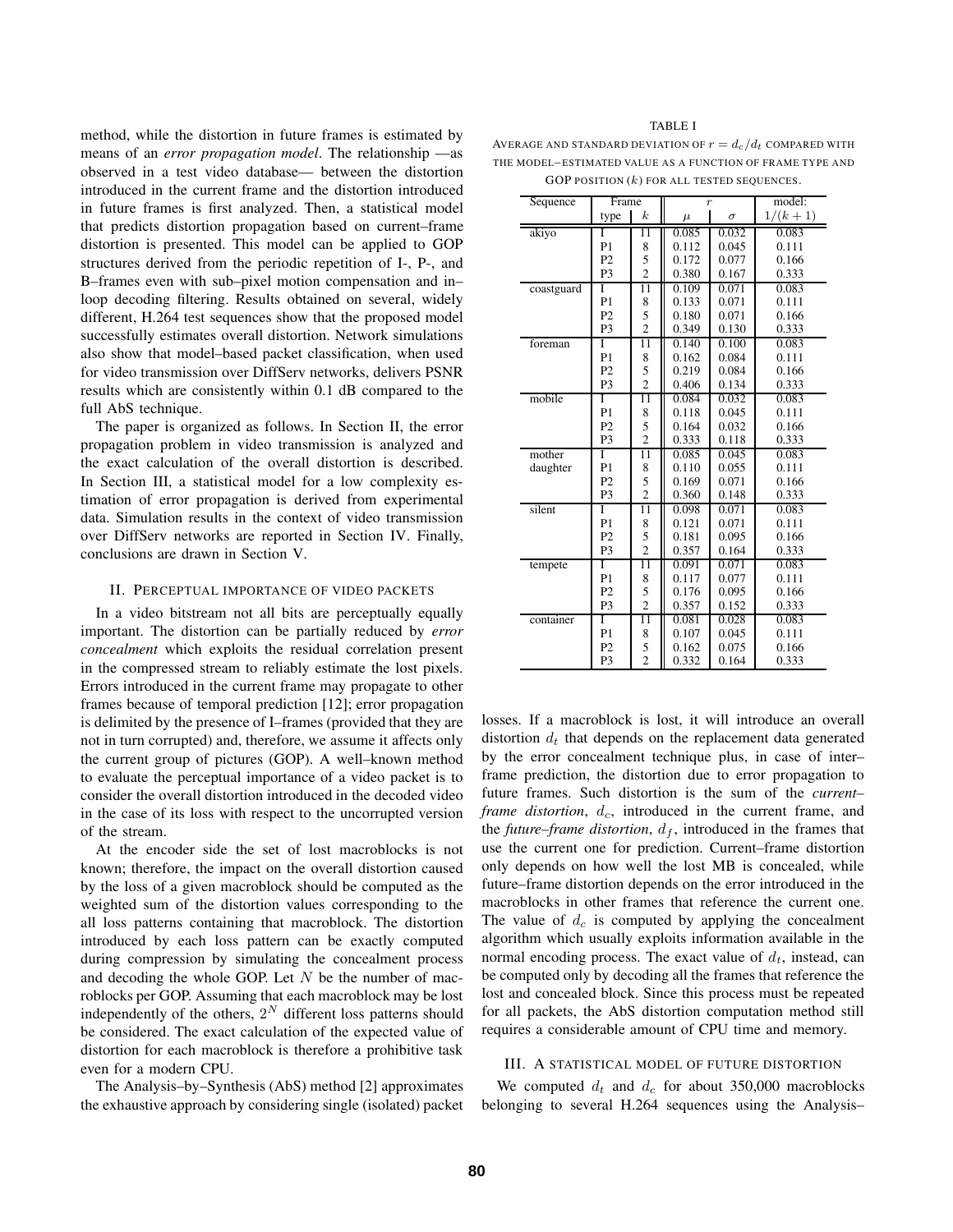by–Synthesis approach. Video material was encoded with 12 frames per GOP and two B–pictures between I– or P– pictures. The quantization stepsize was kept constant at 28 for I- and P-frames, and at 30 for B-frames; therefore the tested sequences have bitrates ranging from 350 kb/s up to 1.4 Mb/s.

Error concealment was implemented by replacing a missing MB with the MB in the same position, in the closest frame available at the decoder (i.e., the previous I– or P–frame if the loss is in I– or P-frames, and the previous frame in display order if the loss is in a B–frame). The distortion values were computed as the mean square error on luminance samples between the corrupted video and the correctly decoded one.

We studied the statistical distribution of the ratio  $r = d_c/d_t$ for each position in the GOP (i.e., I–frame, first P–frame, and so on). The value of  $r$  is always non–negative and it is approximately zero when the distortion introduced in the current frame is negligible with respect to future distortions; the maximum value of  $r$  is one and is reached when no other macroblock references the current MB (e.g., when it belongs to a B–picture).

Figure 1 shows the distribution of  $r$  for the I–frames of the sequence *Coastguard*. Similar distributions have been obtained for all I–frames of the other sequences in the database.

Table I reports mean and standard deviation of the distribution of  $r$  for all tested sequences as a function of the frame to which the MB belongs. The mean value of  $r$  strongly depends on the frame position in the GOP, while it is almost independent of the sequence. The small values of standard deviation suggest that the distribution of  $r$  in each frame is quite compact and, therefore, the mean value of  $r$  can be used to estimate  $d_t$  from  $d_c$ . Moreover, it can be observed that the mean value of r is consistently quite close to  $1/(k+1)$ , where  $k + 1$  is the number of frames potentially affected if the MB gets lost, that is, the current frame and the  $k$  frames that use the current one for prediction (with 12 frames per GOP  $k=11$ , 8, 5, and 2 for I, P1, P2, and P3, respectively). We, therefore, propose to approximate the mean value of r with  $1/(k+1)$ . This value can be used to estimate the overall distortion  $d_t$ from the current distortion  $d_c$  thus avoiding the complete decoding of the GOP for each loss event being considered. The proposed approximation can be straightforwardly extended to any GOP structure delimited by I–frames.

The complexity of the proposed technique is reduced to the computation of  $d_c$ , which consists of the simulation of the error concealment process and the MSE computation (one multiplication per pixel). In our test implementation, error-concealed pixel values are a by–product of the decoder embedded in the encoder.

## IV. PACKET CLASSIFICATION FOR DIFFSERV

The performance of the proposed method for distortion estimation has been tested in the context of packet classification for DiffServ networks [1]. The two-class network architecture is one of the simplest DiffServ scenarios. It defines



Fig. 1. Distribution of  $r = d_c/d_t$  for all I–pictures of sequence *Coastguard*.

two classes of QoS, i.e., a high–cost *premium* service with nearly no losses and low and constant delay, and a regular *best–effort* service that provides the behavior of the current Internet. One of the simplest approaches to assign multimedia packets to the various DiffServ classes is to send the entire flow as high–priority traffic. High–QoS bandwidth, however, is a *limited* as well as an *expensive* resource that needs to be employed efficiently. A more advanced assignment approach could be, in the case of motion–compensated video, to classify packets depending on the frame type (I, P or B) they belong to. If data are coded using a scalable encoder, the resulting layers could be mapped to the DiffServ classes according to their importance. Given the highly *non–uniform perceptual importance* of speech, audio, image and video data, however, a more efficient approach is possible, one that takes into account the perceptual importance of each single packet to be transmitted.

In our simulations video packets have approximately constant size (550 byte) and contain a variable number of macroblocks. For each packet, the sum of the macroblock–level values of  $d_t$  is computed. For each GOP, the 20% of packets with the highest values of  $d_t$  are assigned to the premium class; the rest is sent as best–effort traffic.

Comparisons are made with respect to the full Analysis– by–Synthesis method. Table II reports the percentage of misclassified packets, i.e., the packets that, using the proposed distortion-estimation method, are assigned differently with respect to the AbS method. Less than 10% of the packets are misclassified for almost all the sequences in our database. Moreover, the distortions associated to the misclassified packets are quite close to the distortions estimated by the AbS method, suggesting that the perceptual impact of the misclassifications should be limited.

Transmission over a DiffServ network was then simulated. Packets belonging to the premium class were subject to 1% random uniformly distributed packet losses, while packets belonging to the best-effort class were subject to 10% packet